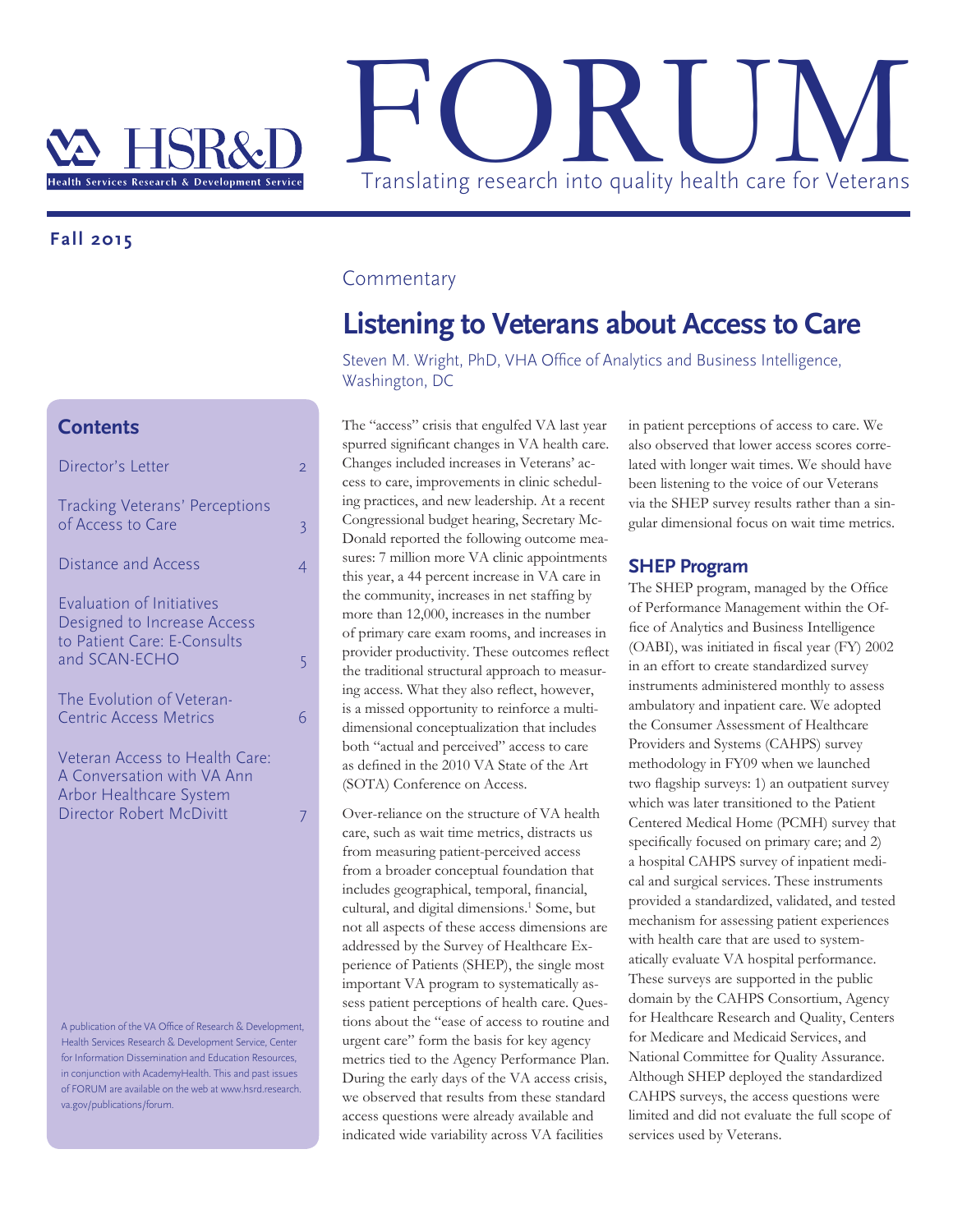

### **Director's Letter**

The crisis of the past year for VA over access will likely become an organizational case study about how not to use performance measures to drive system performance in a complex system. The problem of access was not a secret to VA leadership—while satisfaction with VA care was generally equal or above that of private systems, many facilities struggled to provide timely care especially for certain hard-to-recruit specialties, and especially in

places where the growth of the Veteran population had outpaced staffing increases. In efforts to focus attention on access and improve performance, VA made numerous errors: it chose the wrong measure (wait times for appointments rather than a more comprehensive patient-centered measure of access), set a uniform and unrealistic target (two weeks, without regard to capacity to meet that target), and tied performance to executive bonuses. The result was that in many facilities, lower level employees felt pressure to report misleading numbers. The irony was that VA had actually adopted many innovations over the past five years to improve access to care, but their success was not necessarily measured in shorter clinic wait times. Initiatives like video-telehealth, secure messaging, MyHealtheVet, SCAN-ECHO, and e-consult all improved the means by which patients, especially rural Veterans, could access their care team or engage the expertise of specialists.

The access crisis was a manifestation of deeper challenges for VA. The series of outside assessments of VA care that were commissioned as part of the Choice Act have recently been delivered to VA and a summary report integrating the separate findings has been made public.<sup>1</sup>

Among the many shortcomings it calls out, the report highlights a lack of strategic vision and systems thinking as a fundamental failing, reflected in a tendency to tackle each issue as an isolated problem without thinking of its relation to the entire system. The greatest contribution of research in helping VA respond will be to examine and test the multiple system effects of different solutions being offered to improve access. While timely access is essential, it cannot be viewed alone without considering its relation to other important VA goals: high quality of care; coordination and communication across sites of care; sustainable costs to both the Veteran and VA; a robust mission of education, training, and research; and most importantly, an improved patient experience. There is enough work to keep many researchers busy while VA continues to address access and works to carry out a new transformation.

David Atkins, M.D., M.P.H. Director, HSR&D

#### **Reference**

1. CMS Alliance to Modernize Healthcare. Independent Assessment of the Health Care Delivery Systems and Management Processes of the Department of Veterans Affairs. Volume 1: Integrated Report. September 1, 2015. The report may be accessed at www.va.gov/opa/choiceact/documents/assessments/Integrated\_Report.pdf

### **New Era for SHEP**

SHEP was awarded additional resources to significantly expand the inventory of surveys to more comprehensively assess Veteran access to care. Award of these additional resources was prompted by the widespread recognition that clinic appointment wait times were inadequate measures of access to care. This year we are introducing the following

new surveys, multiple survey modalities, and new analytic reports designed to measure access to—and experience with—a wide range of VA health care services, including VA care in the community.

**PCMH Survey Addition of Specialty** 

**Care Item-Set.** For those Veterans who responded to the PCMH survey and who also had an encounter with a specialist, they are

asked additional questions about the ease of getting specialty care appointments and the Overall Rating of Specialists. Data collection began in October and facility-level results are being reported to the field.

**VA Specialty Care Survey.** Veterans with visits to high volume specialty care clinics are sent a specific specialty care survey that includes questions about ease of access to VA specialty care clinics, overall rating of VA specialist, and CAHPS domains such as communication and coordination of care. The survey utilizes more timely and effective modes of survey administration including email invites, an online survey (mobile device enabled), and traditional mail-mode administration. Data collection began in May and results will be available in late August.

**VA Care in the Community.** This survey will address the requirements of the Choice Act by evaluating Veteran perceptions of access to—and experiences with—all VA care in the community. The survey addresses experience with both choice care and traditional fee care. Just as with the Specialty Care Survey, multiple modes of administration will be utilized in implementing this survey. Extensive focus group work was completed to support the development of this survey to be launched in late FY15.

**New Enrollee Survey.** This survey will address Veteran experiences with initial enrollment and access to first clinic appointments. Extensive focus group work was recently completed to support the development of this survey with an anticipated early fall launch.

Finally, we have established a **Veteran Insights Panel** composed of over 3,200 Veterans that are representative of users of VA health care. We are engaging panel members in direct discussions about important themes and issues. We interact with the panel through email notification and a special access website (mobile device enabled). We are engaged in real time feedback via live chat discussion, qualitative and quantitative surveys, and survey development and testing. The panel can be engaged collaboratively with operational program offices and researchers to prompt direct discussions with our Veterans.

<span id="page-1-0"></span>Measurement of access is complex because the understanding and definition of access mean different things to different people. We need to embrace a patient-centered view of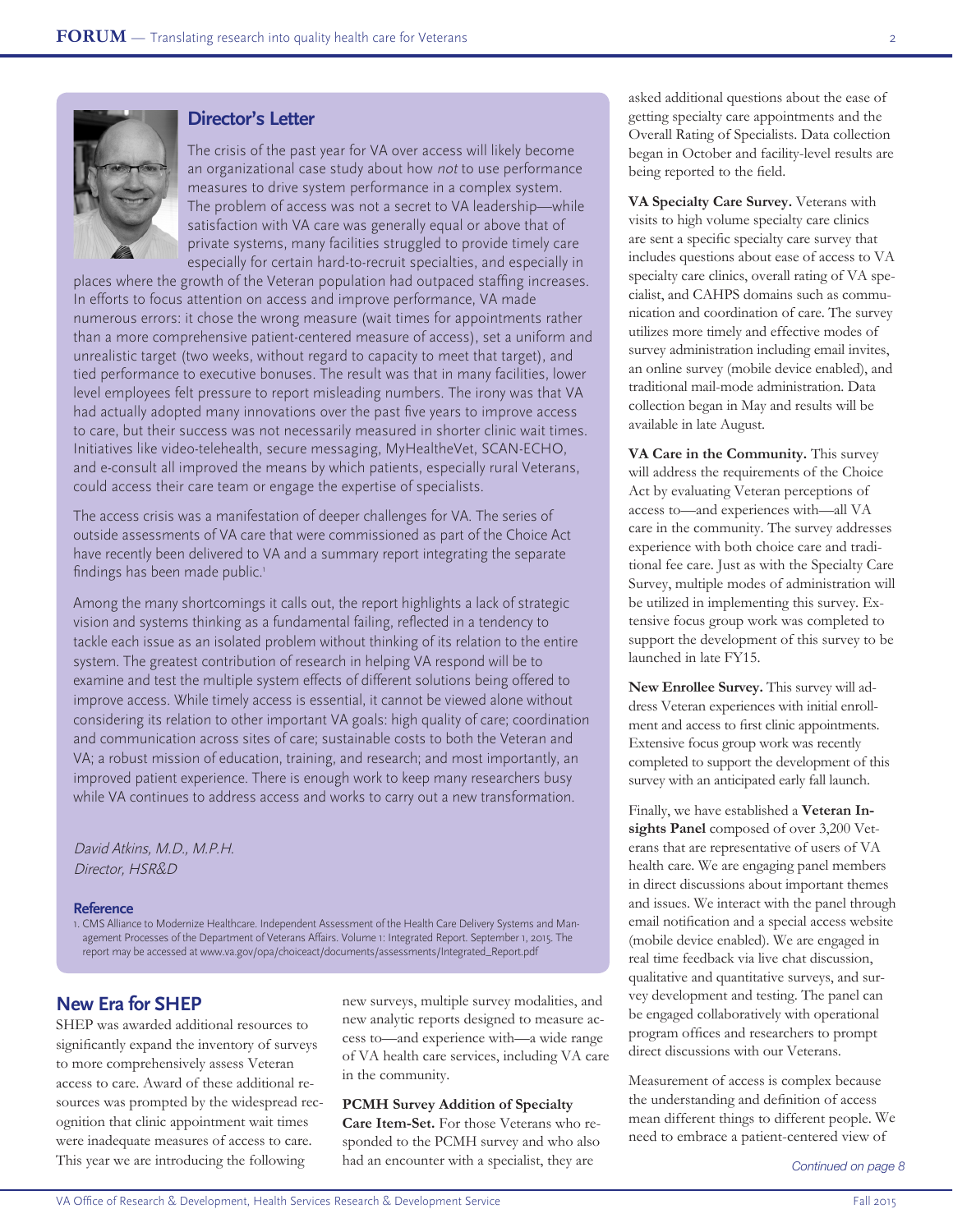## Response to Commentary

# **Tracking Veterans' Perceptions of Access to Care**

John Fortney, PhD, HSR&D Center of Innovation for Veteran-Centered and Value-Driven Care, Seattle, Washington; Susan Kirsh, MD, MPH, VA Office of Clinical Operations, Washington, DC; and Jeffrey Pyne, MD, HSR&D Center for Mental Healthcare and Outcomes Research and VA South Central Mental Illness Education and Clinical Center, Little Rock, Arkansas

Last year's access crisis compelled VHA to rethink how access to care is measured, resulting in new opportunities for HSR&D investigators to work with operational partners. Participants of the VHA 2010 *State of the Art (SOTA) Conference on Improving Access to Care* envisioned a new conceptualization of access that emphasized patient centeredness and assessing how well the VA health care system fit the needs and preferences of individual Veterans.<sup>1</sup> The reconceptualization of access developed at the SOTA Conference also highlighted the importance of measuring how Veterans *perceive* their access to care. While VHA has traditionally relied on structural measures of access (e.g., number of providers) or objective measures of access (e.g., days to first available appointment), the time has come to track Veterans' perceptions of access to care and use that as the primary yardstick for measuring success.

## **Shift to Perceived Measures of Access**

Shifting the emphasis away from structural and objective measures of access to perceived measures of access has many advantages. First, focusing on patient experiences ensures we measure what matters to Veterans. If VA is going to make structural and process investments in improving access, success should be assessed according to whether Veterans perceive these improvements. Second, research conducted by Drs. Prentice, Davies, and Pizer has shown that Veterans' perceived access to care (e.g., timeliness of care) is highly correlated with actual measures of access (e.g., days to first available appointment).<sup>2</sup> Thus, perceived access to care is not too distal an outcome to assess the impact of structural and process improvements in health

care delivery. Third, assessing system performance by measuring Veterans' perceptions of care is much less "gameable" than other metrics that are based on data routinely collected by local VHA staff who bear the negative consequences of poor performance. Perceived access is a patientreported measure that can be collected in an unbiased manner by centralized VHA staff who operate independently from the local VHA staff who are responsible for clinical operations.

As described in Dr. Wright's commentary *Listening to Veterans about Access to Care*, the Survey of Healthcare Experience of Patients (SHEP) represents an ideal mechanism to monitor Veterans' perceptions of access to care, including both care delivered by VHA and private care paid for by VHA. The Consumer Assessment of Healthcare Providers and Systems (CAHPS) instrument is embedded within the SHEP and provides a nice comparison to the private sector. However, the CAHPS does not necessarily measure all the domains of access that are important to Veterans. HSR&D investigators now have an opportunity to contribute to the development of a Veteran-centered survey instrument designed to measure perceived access to care. For example, the objective of Dr. Pyne's HSR&D-funded project is to generate survey items that measure perceived access to VA mental health care based on the conceptual framework for access developed at the SOTA Conference.

## **Perceived Access Inventory: A New Survey Instrument**

Eighty Veterans diagnosed with a mental health disorder living in Veterans Integrated Service Networks 1, 16, and 21 have participated in semi-structured qualitative interviews specifically designed to uncover what dimensions of access are most important to them. Based on qualitative analysis of these interviews with Veterans and in partnership with the VHA Office of Performance Management within the Office of Analytics and Business Intelligence, Dr. Pyne and his colleagues plan to develop and validate a new survey instrument, the Perceived Access Inventory. A key goal of this project is to provide VHA operations with a patient-centered and psychometrically validated survey instrument that can be used to monitor changes in perceived access associated with changes in VA policy or resource allocation. In addition, the project will identify geographic areas or facilities with low perceived access to care and measure changes in perceived access in randomized controlled trials evaluating interventions designed to improve access.

Evidence clearly supports the need for a standardized program designed to improve timely access to outpatient care.<sup>3</sup> To this end, VHA is currently embracing the use of an outpatient clinic practice management program. One aim of this program is to incorporate findings about perceived access to care and satisfaction from the SHEP. In addition, facilities will have an opportunity to employ the use of VetLink (kiosks), ICE, and Truthpointe, all products designed to assess Veterans' experience with care in real time. This emerging emphasis on Veterans' experience with care is a high priority of MyVA in the Secretary's Office.

#### **References**

- 1. Fortney JC, Burgess JF, Bosworth HB, Booth BM, Kaboli PJ. "A Re-conceptualization of Access for 21st Century Healthcare," *Journal of General Internal Medicine* 26 (Suppl 2): 639-47.
- 2. Prentice JC, Davies ML, Pizer SD. "Which Outpatient Wait-time Measures are Related to Patient Satisfaction?" *American Journal of Medical Quality* 29(3): 227-35.
- 3. Deloitte Report, Phoenix VA Health Care System, Medical Support Assistants Productivity Analysis, Full Version, August 2015.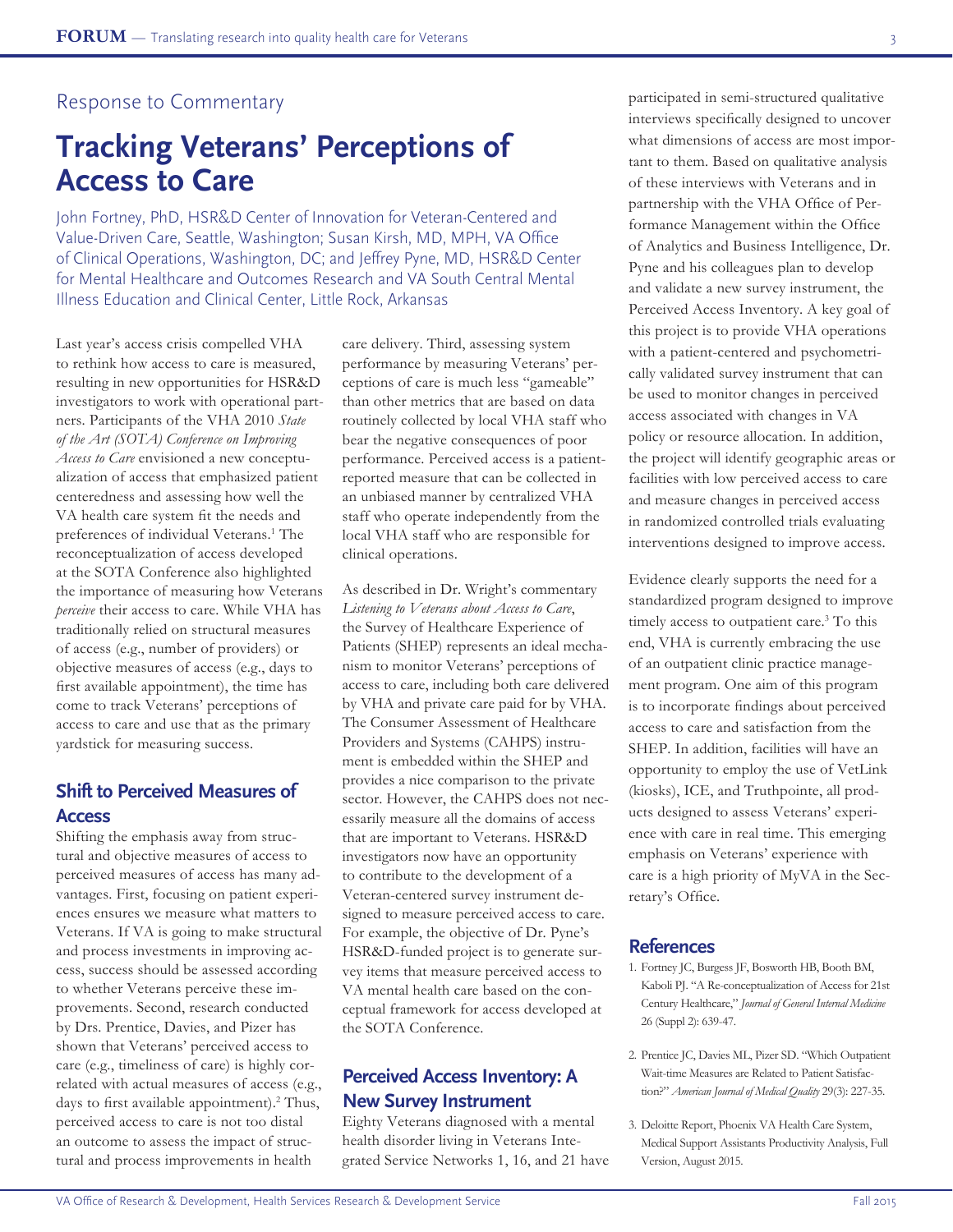# Research Highlight **Distance and Access**

John F. McCarthy, PhD, MPH, Serious Mental Illness Treatment Resource and Evaluation Center (SMITREC), Office of Mental Health Operations, HSR&D Center for Clinical Management Research, Ann Arbor, Michigan

Ensuring Veterans' access to health services is a national and Veterans Affairs (VA) priority. Delayed or missed encounters may increase risks for adverse outcomes. Concerns about distance effects on access are not new. In this article, I discuss distance and access, noting relevant findings and outlining the concept of access and implications for research.

Responding to widespread concerns regarding wait times, Congress passed the Veterans Access, Choice, and Accountability Act of 2014. The Act directs VA to establish the Veterans Choice Program to furnish services through qualified non-VA providers for eligible Veterans who cannot be seen within 30 days or whose driving distance to the nearest VA medical facility exceeds 40 miles.

## **Geographic Factors and Distance Barriers**

Planning for mental health services has long considered geographic factors. In 1850, Edward Jarvis noted, in the language of the period, that "an insane asylum is, and must be, to a certain extent, a local institution. People will avail themselves of its privileges in some proportion to their nearness to it."<sup>1</sup> Whereas New Yorkers had considered locating a "grand… establishment" centrally, in Utica, to "offer equal advantages to… all parts of the State," Jarvis reasoned that although the facility might receive all who needed care from Oneida county, it would not serve "more than a fifth or a fourth of those of Rockland and Clinton." Jarvis described an early "law" of health services: a distance-decay relationship, whereby the likelihood of utilization diminishes at greater distances from providers.

Jarvis's work has guided analyses specific to individuals with mental illness who receive VA care. For example, studies indicate that living farther from VA providers is associated with having fewer outpatient visit days; less treatment retention; less receipt of psychotherapy and greater receipt of antidepressant medications following initial depression diagnosis; and less initiation of mental health intensive case management services among eligible patients.

Analyses also document other responses to distance barriers. When individuals with schizophrenia and bipolar disorder relocate, they are more likely to move closer to VA providers. And among individuals with serious mental illness, clinic trip chaining or coordination is greater for those who live farther from VA providers, as indicated by greater average number of clinic encounters per visit day. Similar findings have been documented for other VA patient populations. Distance is also associated with less timely follow-up after myocardial infarction, less receipt of needed liver transplants, less specialty care among patients with HIV, and less receipt of VA care among Medicare-eligible Veterans. Increased VA travel reimbursement is associated with greater receipt of medications and outpatient encounters.

Access is often poorly conceptualized in the research and policy literature. My understanding of access builds from the writings of Avedis Donabedian, and Penchansky and Thomas's "Five 'A's of Access."2, 3 To begin, it is understood that the health care process is situated in a sociocultural, organizational, and physical context. Access may affect utilization in terms of contact with providers, volume of services, and continuity of care. Access is conceptually distinct from utilization and outcomes, although these may offer helpful validators of access.

Most essentially, access represents a general concept that refers to specific dimensions of the fit between characteristics of potential clients and providers. Penchansky and Thomas validated a taxonomy of access with these dimensions: affordability, availability, acceptability, accommodation, and accessibility. Distance to care represents a measure of geographic accessibility, what Rashid Bashshur has called "the friction of space."

John Fortney and colleagues recently proposed an update to this framework. This updated view includes discussion of fit in terms of the "ease" of having virtual or face-to-face interactions. This update may focus health system efforts. It remains important for our understandings of access to consider provider responses to potential clients.

Several points follow from this conceptual understanding of access. Access should be understood in terms of multiple specific dimensions. People can have different degrees of access; access is not all-or-nothing. And individuals may differ in their "fit thresholds" as a function of their resources, preferences, and experiences. This approach is at the core of patient-centered care.

The concept of access as "fit" can guide researchers to consider varied influences on treatment seeking and continuation behavior; the importance of client preferences and circumstances; the role of clinicians' perspectives and behaviors; and the impact of services organization and delivery practices.

Over the past 20 years, VA has advanced substantially as an accessible health system. Notable examples include the expansion of contact points, services integration, enhanced travel reimbursement, expansion of telehealth, and provision of outreach and home-based services. The Veterans Choice Program presents important new opportunities to further enhance access and meet the needs of Veterans.

#### **References**

- 1. Jarvis E. "The Influence of Distance from and Proximity to an Insane Hospital, on Its Use by Any People," *Boston Medical and Surgical Journal* 1850; 42(11):209–22.
- 2. Penchansky R, Thomas JW. "The Concept of Access: Definition and Relationship to Consumer Satisfaction," *Medical Care* 1981; 19(2):127-40.
- 3. McCarthy JF, Blow FC. "Older Patients with Serious Mental Illness: Sensitivity to Distance Barriers for Outpatient Care," *Medical Care* 2004; 42:1073–80.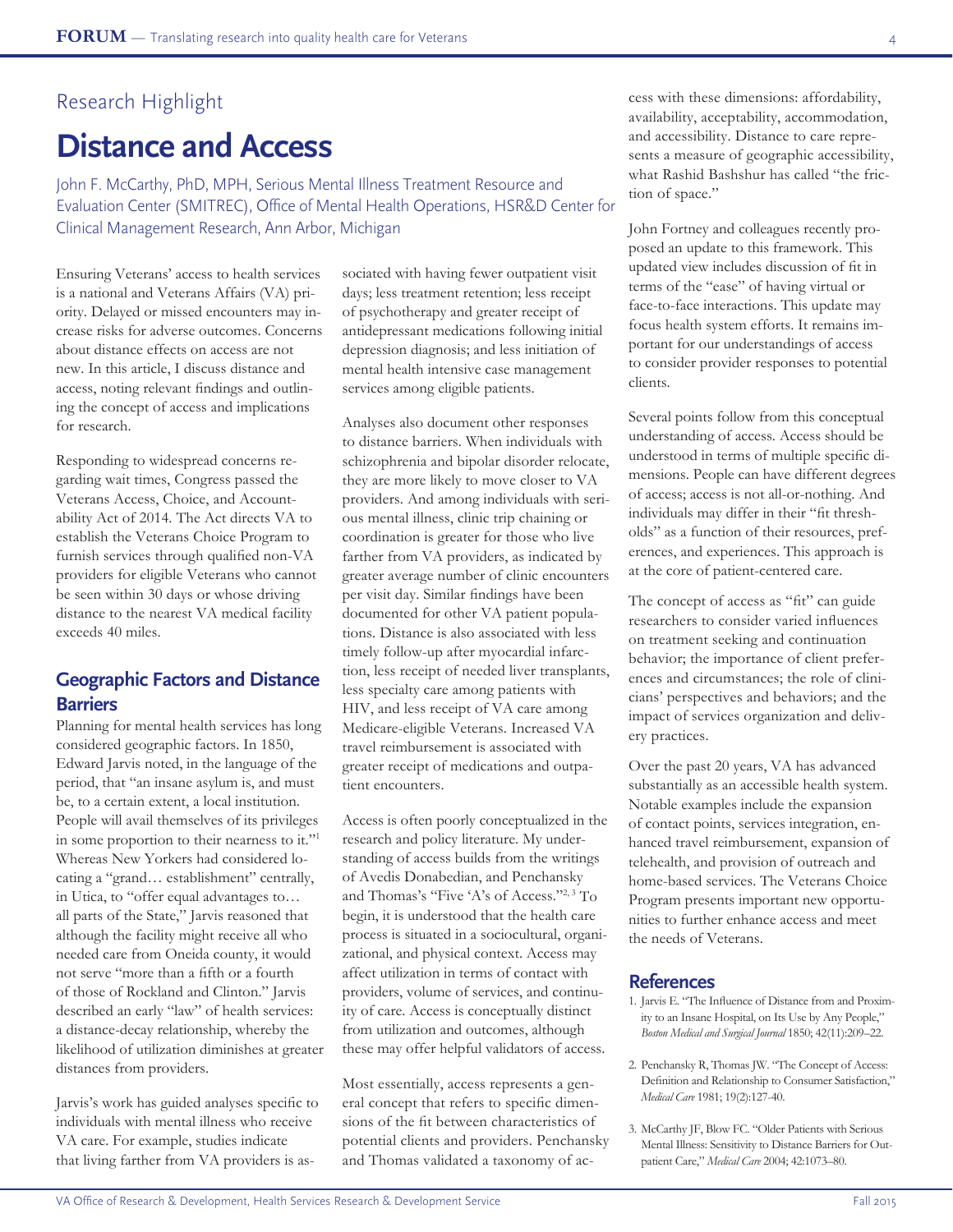# Research Highlight

# **Evaluation of Initiatives Designed to Increase Access to Patient Care: E-Consults and SCAN-ECHO**

Katherine Williams, MPH, and Leah Haverhals, MA with the VA Eastern Colorado Health Care System, Denver, Colorado and Sherry Ball, PhD, Louis Stokes Cleveland VA Medical Center, Cleveland, Ohio. The authors are affiliated with the Virtual VHA Specialty Care Evaluation Center.

Specialty care services in the Veterans Health Administration (VHA) are commonly concentrated in urban medical centers, with fewer specialty care services offered in suburban and rural areas. In May 2011, the Office of Specialty Care (OSC) rolled out initiatives aimed at expanding access to specialty care, resulting in the development of two new consultation approaches: Electronic-Consults (E-Consults) and Specialty Care Access Network-Extension for Community Healthcare Outcomes (SCAN-ECHO). This article presents findings from an evaluation of these new approaches conducted by the Specialty Care Evaluation Center (SCEC) in collaboration with OSC.

E-Consults allow primary care providers (PCPs) to consult with specialists through the electronic medical record and to receive responses and recommendations without necessitating a Veteran face-to-face specialist visit.

SCAN-ECHO uses video-teleconferencing to hold monthly or bi-weekly scheduled sessions between a multi-disciplinary specialty care team at urban medical centers and PCPs, many of whom are at Community-Based Outpatient Clinics (CBOCs). Sessions begin with a didactic lesson and end with a case presentation, usually given by a PCP, followed by real-time discussion. Thus, all participating PCPs can gain expertise applicable to specific cases as well as to future patients.

The SCEC, which includes five VHA sites— Denver, Cleveland, Seattle, Ann Arbor, and East Orange—collaborated with OSC to achieve operational and research objectives with regard to these two new consultation approaches. Researchers combined elements from a formative evaluation, including administrator/provider cross-sectional interviews and surveys, with quantitative data on patterns of use from a summative evaluation.

## **Impact on Retention and Recruitment of Providers**

From September 2011 to October 2013, VHA facilities reported 740,149 E-Consults across 121 VHA sites for 58 specialties. Providers reported that patients received timely treatment, traveled less for specialist appointments, and were more satisfied with their care after E-Consult implementation. One PCP stated, "E-Consults fit very well with this [pain program] because answers to questions can come quickly."

Since 2011, specialty care teams at 12 VHA sites have developed SCAN-ECHO curricula based upon local expertise and need. From these sites, specialty programs were developed including, but not limited to, cardiology, diabetes, gastroenterology, geriatrics, hepatology, pain management, pulmonary, surgery, and women's health.

PCPs from over 280 CBOCs regularly participate in SCAN-ECHO sessions, with over 3,000 patient cases presented from 2011 to 2013. Ninety-three percent of participating PCPs and 87 percent of specialists agreed SCAN-ECHO has increased PCP knowledge and competencies. One specialist said, "We have empowered PCPs to do more at their level… and therefore the complexity of patients they are referring is more [complex] because they are handling the lower complexity [patients]."

The impact of SCAN-ECHO participation on provider retention and recruitment in providing adequate access to care was apparent from the evaluation. Participating PCPs reported high levels of satisfaction with SCAN-ECHO and only quit attending SCAN-ECHO sessions to meet urgent patient care demands. Many providers reported that SCAN-ECHO increased job satisfaction and some described it as critical to avoiding

burnout. One PCP noted, "I love it. It's the face of the future. I was getting burned out in PC (primary care), but this has given me new life." Further, one PCP stated, "What's most important [about SCAN-ECHO] is that providers feel more satisfied in their career, it keeps them here. The turnover of PCPs is a huge upheaval." Results also suggested stronger professional relationships were fostered between PCPs and specialists, facilitating improved knowledge sharing.

# **Patient Access Implications and Future Evaluation**

Eighty-eight percent of surveyed SCAN-ECHO PCP participants agreed it has improved their ability to manage and treat patients. One PCP noted, "I feel empowered by the knowledge I learned at the SCAN-ECHO session. We receive detailed recommendations, and I can ask specialists anything. Sometimes during traditional consults we may not completely understand the reply. I think my quality of taking care of patients has improved dramatically." While it was apparent that providers felt both initiatives were beneficial, providers stressed the importance of protected time to participate in these new consultation approaches. Providers reported that a lack of protected time was a significant barrier to participation. In fact, only 16 percent of SCAN-ECHO PCPs surveyed stated they had protected time to participate.

The SCEC has worked closely with OSC and has provided feedback on evaluation components that have been incorporated into guidance documents for subsequent rollout of both initiatives. For example, the SCEC has suggested further analytics for E-Consults and SCAN-ECHO (e.g., travel distance averted by using E-Consults instead of face-to-face consults) to support participants with emphasis on meeting the needs of individual VHA sites and OSC. Additionally, the SCEC has incorporated geospatial information systems mapping to analyze spread of E-Consults.

These evaluation findings suggest initiatives such as SCAN-ECHO and E-Consults show much promise in improving access to care for Veterans. However, providing protected time for participating providers to be involved in these initiatives is critical for sustainability and success.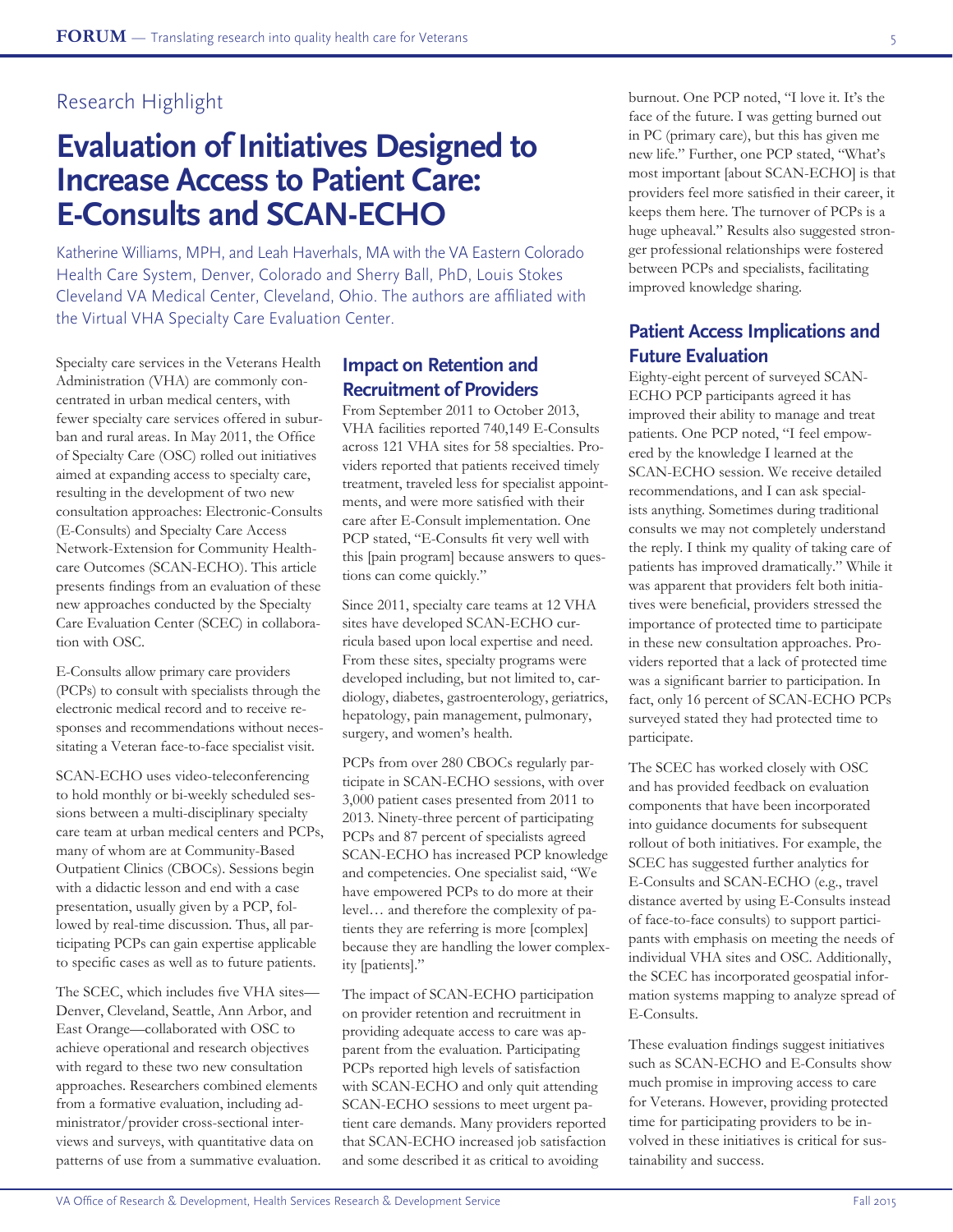# Research Highlight

# **The Evolution of Veteran-Centric Access Metrics**

Julia Prentice, PhD, Steven Pizer, PhD, both with the Evidence-Based Policy Resource Center and Health Care Financing and Economics, VA Boston Healthcare System, Boston, Massachusetts

In 2014, VA underwent a widely publicized crisis in confidence as Congress and the public questioned whether appointment wait time metrics used by VA accurately reflected patient experience.<sup>1</sup> Our work validating VA access metrics has found a consistent relationship between longer waits for VA care and decreased self-reported satisfaction. Our research findings also highlight the importance of using diverse metrics when assessing self-reported satisfaction for different populations.<sup>2</sup>

### **Historical Context**

Congress requested that VA begin systematically measuring wait times for outpatient care over a decade ago when concerns first surfaced regarding excessive wait times experienced by Veterans for VA care. VA initially measured access by calculating the number of days between an appointment request and the first next available appointment in the scheduling system. Despite similar measures being extensively used in the private sector, VA recognized that these metrics measured overall supply but did not take actual Veteran experience into account. For example, a Veteran may not want or need the next available appointment but, rather, may want to schedule a follow-up appointment months from today. The metric did not take such preferences into consideration, assuming every Veteran wanted the next available appointment. Consequently, when the Veteran actually scheduled and completed the appointment was not captured.

Beginning in 2004, VA policymakers moved away from this 'first next available' appointment metric and developed several different access metrics. One such metric used the initial appointment request date as the starting point and then calculated the number of days until the appointment was scheduled or completed. Another metric used the ideal date that a patient wants to be seen—as interpreted by the scheduler—as the starting point (desired date). This metric was revamped in the Veterans Access Choice and Accountability Act of 2014 (Choice Act) that was passed in response to the VA access crisis.<sup>3</sup> The clinically indicated date, also known as the patient preferred date, is now captured and used as the starting point. This date is the date that a provider requests to see a patient.

Past work has found new patients may want to be seen as soon as possible due to emerging health concerns. Returning patients may prioritize convenience of appointment times or continuity of care over how long they are waiting for appointments. Our work supports these conclusions. New patients who visited facilities with longer wait times using the 'appointment request' metric reported lower satisfaction with both their ability to access VA care and more generally with VA care. In fact, our research found no relationship between the 'desired date' metric and satisfaction for new patients. In contrast, there was no relationship between the 'appointment request' date metric and selfreported satisfaction for returning patients. We did find a consistent relationship between the 'longer desired' date metric and lower satisfaction for these patients.

## **Access to Specialty Consult Appointments**

Preliminary recent work focusing on wait times for specialty consult appointments further supports these findings and expands the definition of Veteran-centric

metrics. Patients referred to specialty care are likely to have new concerns and want to be seen as soon as possible after the need for a referral is identified. Veterans visiting facilities with longer wait times for specialty consults report lower satisfaction when assessed using a metric with consult 'appointment request' date as the starting point. Notably, a metric that measured the time it took to complete behind the scenes administrative processes (e.g., transferring the consult) had no relationship with satisfaction. As VA continues to put a greater emphasis on the experiences of patients, these findings suggest that metrics should focus on measuring tangible processes that patients easily understand as action being taken on their behalf, such as scheduling appointments.

Our work confirms that appointment wait times are an important issue for Veterans. When there is not an emerging health concern, Veterans may prefer to wait longer and prioritize other aspect of their health care. Ongoing work is examining whether the new access metrics that measure wait times and were required by the Choice Act reliably predict patient satisfaction. As VA continues to reorganize and provide comprehensive services outside of traditional appointments, more comprehensive access metrics that reflect patient experiences with non-traditional encounters—such as telephone contacts and secure messages with members of their care team—will also be needed. Researchers will need to validate these new metrics by demonstrating that better reported performance is associated with increased patient satisfaction.

#### **References**

- 1. Department of Veterans Affairs Access Audit. System-Wide Review of Access Results of Access Audit Conducted May 12, 2014 through June 3, 2014. Washington DC: U.S. Department of Veterans Affairs.
- 2. Prentice JC, Davies ML, SD Pizer. "Which Outpatient Wait-time Measures are Related to Patient Satisfaction?" *American Journal of Medical Quality* May-Jun 2014; 29(3):227-3.
- 3. Veterans Access, Choice and Accountability Act of 2014 ("Choice Act") http://www.va.gov/opa/choiceact/documents/Choice-Act-Summary.pdf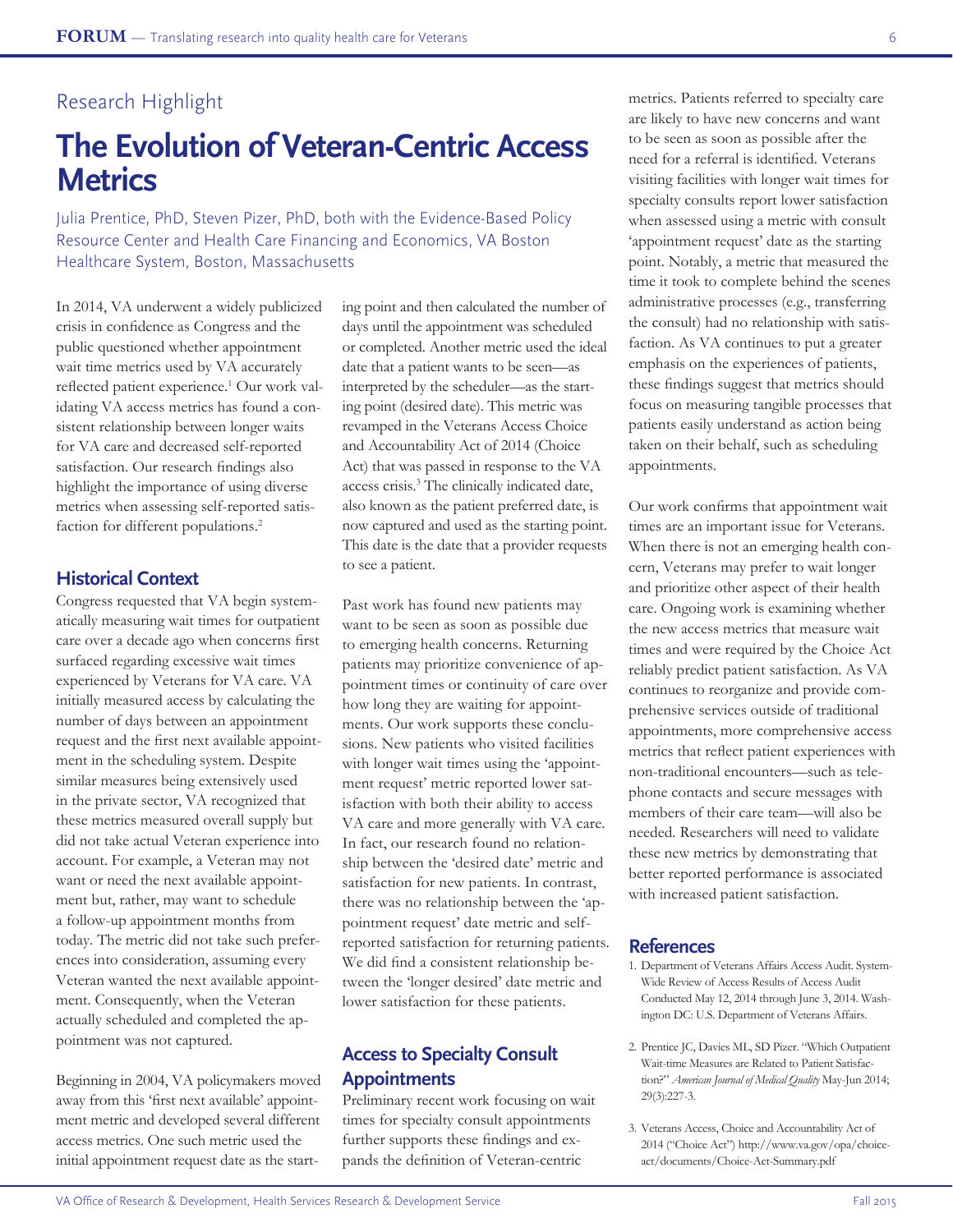# Dialogue

# **Veteran Access to Health Care: A Conversation with VA Ann Arbor Healthcare System Director Robert McDivitt**

FORUM Editors, Karen Bossi and Margaret Trinity, recently sat down with Robert McDivitt, Director of the VA Ann Arbor Healthcare System (VAAAHS) and Acting VISN 11 Network Director, to explore the topic of access—what access means in the context of the health care Veterans receive, as well as successes and challenges that VA Ann Arbor Healthcare System has experienced around access to care for Veterans.

## **What does access to VA health care mean to you?**

For the past 35 years, I've worked in a variety of positions across six medical centers and three corporate assignments within the VA health care system. I am also a Veteran and view access issues from a patient perspective.

Across VA, I've witnessed an evolution from a system that once focused on inpatient care to a system focused on outpatient

# **VA Ann Arbor Healthcare System At a Glance**

The VA Ann Arbor Healthcare System (VAAAHS) provides state-of-the-art health care services to Veterans living in a 15-county area of Michigan and Northwest Ohio. In 2014, VAAAHS served more than 65,000 Veterans.

The main hospital campus located in Ann Arbor serves as a referral center for specialty care and operates 109 acute care beds and 40 Community Living Center (extended care) beds. VAAAHS experienced more than 800,000 outpatient visits in fiscal year 2014 and also provided nearly 6,000 inpatient episodes of care in its hospital and extended care center.

care, then primary care, and now, health and wellness in partnership with Veterans. The focus has shifted to providing care when it is needed by Veterans and where Veterans are located. Today, Veterans have access to care on a real time basis via smartphones. And most Veterans have experienced at least one virtual encounter—whether telehealth, videoconferencing technology, or an e-consult. At the facility level, I have seen a pronounced increase in telephone communications between clinicians and Veterans. So, in fact, VA is a leader in access to care, although it has not always been portrayed as such.

## **What is an example of a success you've had addressing access issues?**

Over the last few years, the VAAAHS has focused on increasing capacity in both its primary care and specialty care clinics, which led us to hire an additional 60 clinicians as a result of implementation of the Choice Act. One of our priorities has been to expand evening and weekend clinics. As a result, we've seen a 10 percent increase in outpatient visits from FY 14 to FY 15.

We've also worked hard to improve wait times for specialty care referrals. One example is the endoscopy clinic, where in the past we had hundreds of Veterans on the wait list for an appointment. Today, we do not have any Veterans on the electronic wait list and, for routine screening, we are well within the 30-day guideline for securing an appointment. To accomplish these improvements in access, we expanded staffing in the endoscopy clinic, and we also redesigned clinic workflow. The next phase is for us to expand the physical space within the endoscopy clinic itself.

Another prime example is improved access to dermatology consults. We now have a

teledermatology initiative whereby our outpatient clinics have dermatoscopes so that images can be forwarded to University of Michigan faculty physician and a diagnosis provided within 48 hours. This is just one example of a telemedicine technology that VA has aggressively rolled out in the last decade.

# **What is an example of a challenge you've experienced in ensuring access to Veterans?**

Looking ahead, one of our strategic goals is to roll out the Patient-Aligned Care Team (PACT) concept in several specialty clinics. We feel that the PACT concept has been successful in primary care in terms of surrounding Veterans with a team of providers, and using communication tools that do not necessarily require the Veteran to physically travel to the clinic. We anticipate translating the successes that we saw in primary care PACT into specialty care.

## **What should the next steps be for VA in addressing access?**

Our job is working in partnership with Veterans. At VAAAHS, we are continuously engaged in a conversation with the Veterans we serve. We involve Veterans in myriad ways across our facilities. We recently designed a new Veterans Welcome Center and we have Veterans who serve on our governing board. We've conducted several Veteran Tele-Townhalls via Facebook with hundreds of Veterans in virtual attendance. Last year, VAAAHS conducted a Tele-Townhall with a congressional representative who was available to answer questions, much like a call in radio show; we had 700 Veterans participating. The Facebook Townhall has become an important listening post for us.

As a health care executive, my goal is to take evidence-based research results and implement them in a way that works in a given environment. The excellent work undertaken by HSR&D researchers in the area of access as well as many other critical topics has allowed facility leaders such as myself to roll out best clinical practices from health system to health system and from VISN to VISN.